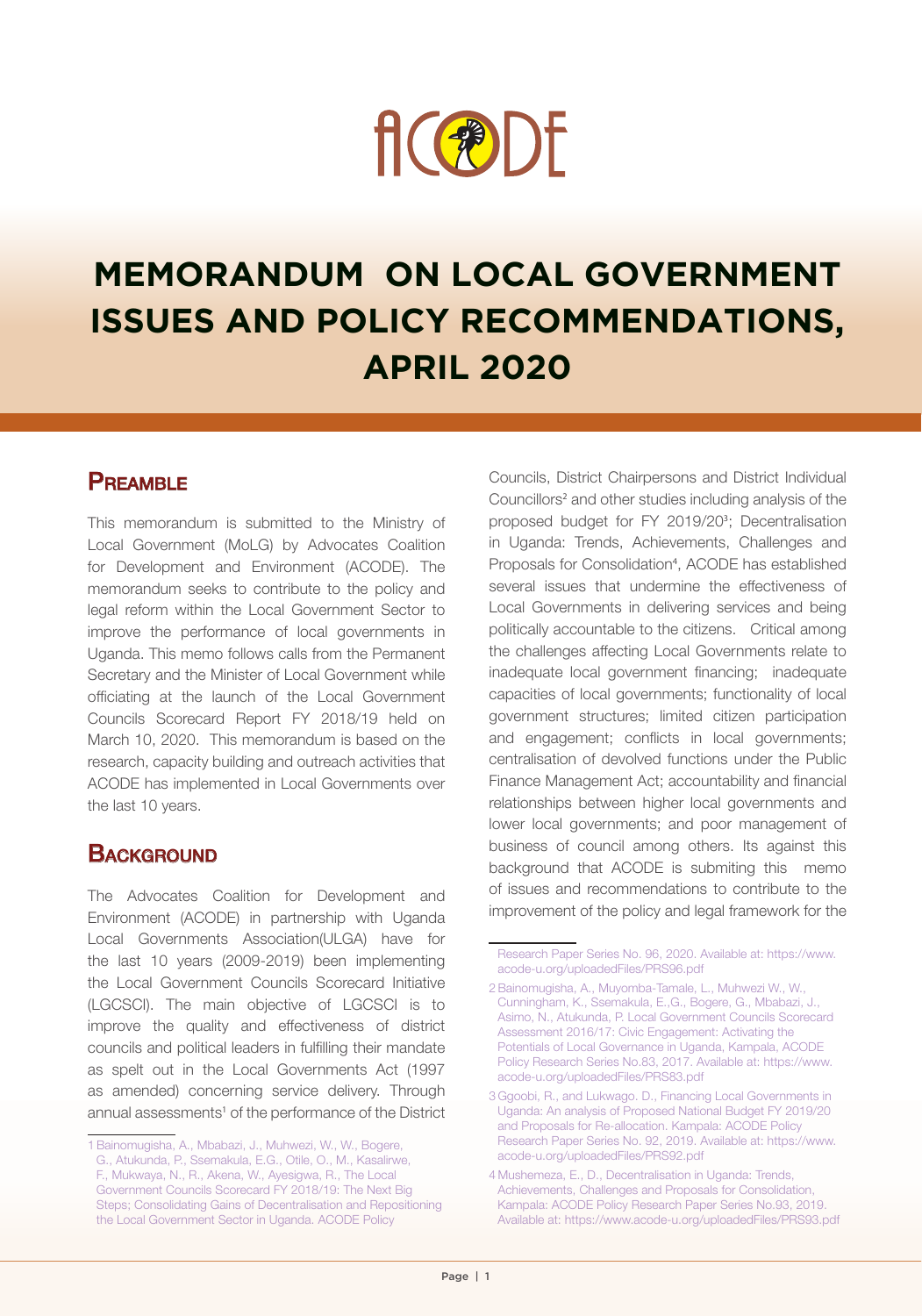local government sector.

## **KEY ISSUES AND POLICY RECOMMENDATIONS**

#### 1. Local Government Financing

The constitution article 176 (2) (d) states that "there shall be established for each local government unit a sound financial base with reliable sources of revenue". Also, under article 176 (2), (g), Local Governments are expected to oversee the performance of persons employed by the government to provide services in their areas and to monitor the provision of government services or the implementation of projects in their areas. Similar responsibilities are articulated in LGA Sections 9, 24, 26 and 30.

a) Resource Envelope and Funds held by MDAs: Central government transfers dominate the resource envelope for local governments accounting for 95% while Local Revenue and Donor funds stand at 3% and 2% respectively. There is an increase in local government financing both in nominal terms and as a percentage of the national budget in FY2018/19 when contracted with FY2017/18 from UGX22 Tn to UGX 25.09 Tn. However, Local Governments have been grappling with inadequate funding of the devolved functions through ceilings on the wage bill; limited funds for service delivery, political monitoring, technical inspection, planning and budgeting among others. It has also been established that the nominal amount of money sent to local governments has been increasing over time but this is not commensurate to the devolved roles and functions. In a study conducted by ACODE in 2019, it was established that according to the proposed budget for FY2019/20, UGX 1.066 trillion would be retained by various MDAs in FY 2019/20, yet, these funds are supposed to be allocated to LGs as mandated under the Second Schedule of the LGA (CAP 243)<sup>5</sup>.

b) Revenue utilization at LG level: The utilization Discretionary Development Equalization Grant (DDEG) indicates districts largely faulting the guidelines that require a minimum of 70 per cent of the grant to be used for social infrastructure in sectors such as education, health, water and social development. Tellingly is the allocation of 31% the grant to administration yet the guidelines stipulate a maximum of 15% of the grant to

be used for administrative purposes. This raises issues of adherence to guidelines and measures to ensure compliance.

c) Financing Reforms: The MoFPED has been implementing several reforms that have changed the terrain of grant management in local governments. Findings indicate both appreciation and apprehension on part of local governments about Program Based Budgeting System (PBS) mainly stemming from the ease of use, software and hardware and reporting procedures.

While the Government has made significant attempts and improvements to finance Local Governments, this financing remains insufficient. The allocation of Conditional Grants to the Local Government by the sector is not per the formulae agreed upon with Local Governments and the Local Government Finance Commission (LGFC). Consequently, Local Governments have not had the expected increments in Conditional Grants to match the increase in the cost of delivering services in LGs and the growing needs. The allocation of Unconditional Grant to LGs is not undertaken by the formulae prescribed under Article 193 (2) of the constitution. Consequently, the allocations have not enabled Local Governments to adequately finance their local discretionary priority needs or cater for the general price changes and the incremental costs of running services<sup>6</sup>.

Without adequate revenue from Central Government and own sources, Local Governments are constrained and cannot provide adequate services to the local population to the required level of quantity and quality. It also restricts their innovation. There has been a decline in transfers from Central Government to LGs; the share of the national budget allocated to LG programs reduced to 10 per cent in FY2018/19 from 13 per cent in 2016/17<sup>7</sup> . The limitation in funding for the Local Governments has resulted in low-performance indices of Local Government Councils and these include the following:

i) Irregular Meetings of District Councils and LLG Councils: By law, all Local Governments are required

<sup>5</sup> This study report is available at: https://www.acode-u.org/ uploadedFiles/PRS92.pdf

<sup>6</sup> GOU (2016) Financing of Local Governments in Uganda through Central Government Grants and Local Government Revenues, A report by the Auditor General, Office of the Auditor General , Kampala. http://www.oag.go.ug/wp-content/uploads/2017/04/ Financing-of-Local-Governments-in-Uganda.pdf

<sup>7</sup> Ggoobi.R. etal (2019) Financing Local Governments in Uganda: An analysis of Proposed National Budget FY 2019/20 and Proposals for Re-allocation. ACODE Policy Research Series No.92, 2019.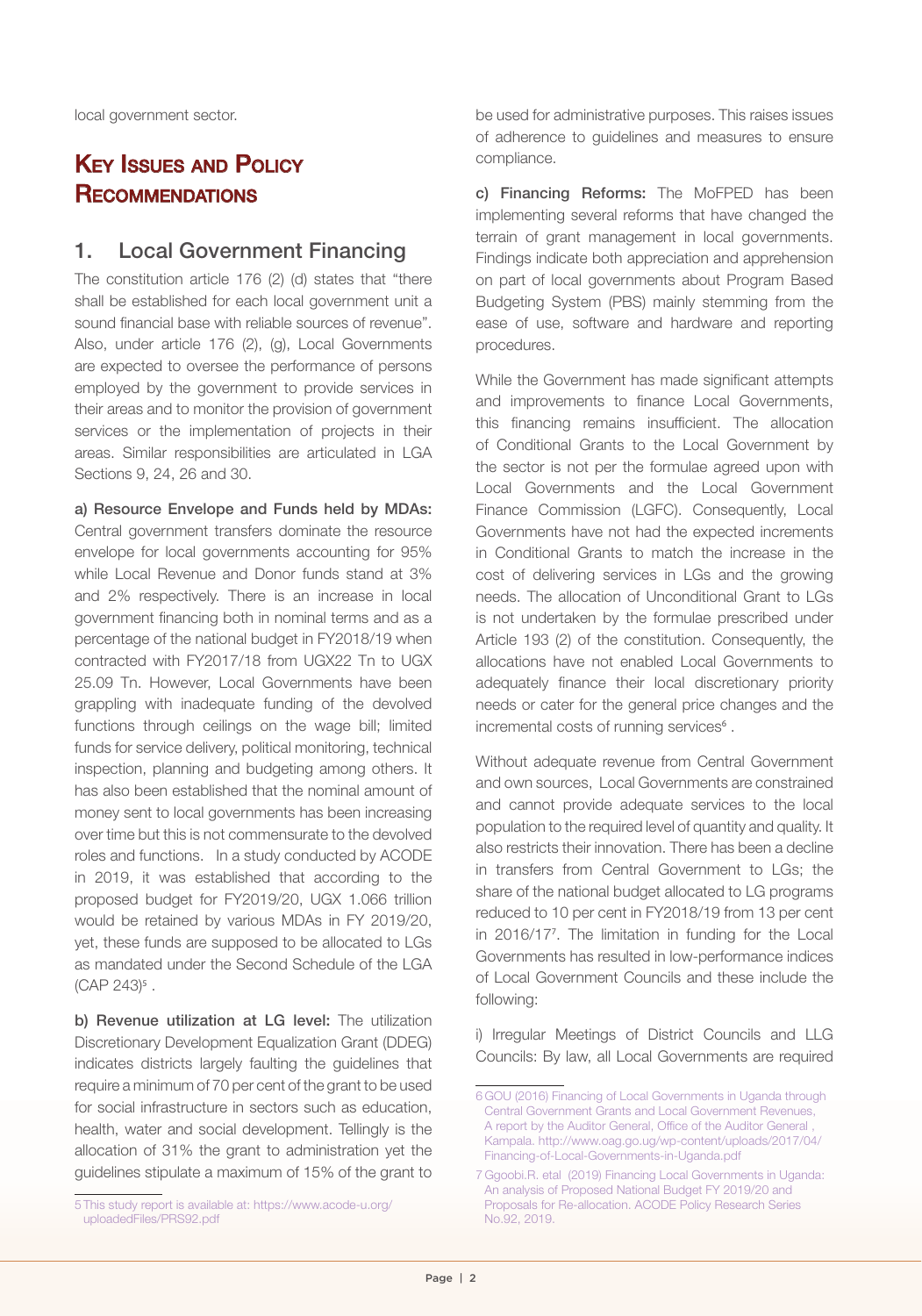to hold a minimum of six mandatory Council meetings every financial year<sup>8</sup>. However, the assessment shows that some District and Sub-county Councils did not meet for the required number of times. Most of these Local Governments attributed the failure to hold all the requisite meetings to inadequate local revenue. It should be noted that many of the district Councils assessed were not able to improve local revenue beyond 5 per cent. Therefore, the Local Governments that were not able to hold the least 4 Council meetings could not earn any scores on holding Council meetings which affected their overall performance score.

ii) Inconsistency in Induction of Councillors: Due to lack of resources, both the Ministry of Local Government and the Local Governments have not been able to adequately induct elected leaders. The new Councillors elected in the year under review who mainly included the workers' and older person representatives had not received any induction to Council. These Councillors on interfacing with the research teams indicated that they did not understand their mandate in Council because they had not been inducted. They said this affected their performance. On average the Councillors representing workers scored 43 points while Councillors representing older persons scored 42 points which were below the average score of the 70 districts inducted by the government in the FY under review.

iii) Poor Service Delivery Monitoring: For the standing committees of Councils, district executive committees and individual Councillors to conduct monitoring of service delivery in their jurisdictions, they require financial resources. However, the financing of this political role has been minimal because local Councils have been unable to raise enough revenue to finance some of these activities. Though there was an improvement in monitoring service delivery, the results still showed that there was still a lot that needed to be done. For instance, scorecard results showed that of the 416 Councillors that did not have a single service delivery monitoring report in all the sectors, 192 where females and 224 were males. A total of 416 Councillors did not have a single monitoring report; of these, 192 were female and 224 were male. It should also be noted that most women representatives in Council represent 2-3 electoral areas compared to their male colleagues who represent one electoral area which puts the women at a disadvantage. The most

8See Regulation 9 of the Local Government Councils Regulations, Local Governments Act (Cap 243).

neglected area of monitoring was FAL which doesn't exist in most districts even though resources were realized for this activity. However, on the whole, even where monitoring takes place, the Councillors rarely submit reports or follow up to ensure that appropriate actions are taken. This deficiency is further evidenced by the fact that the majority of the Councillors did not present specific motions or petitions on key issues from their constituencies.

iv) Limited Contact with Electorate: As part of accountability, the Local Government Act mandates that Councillors dedicate at least one day in a year to meet electorates to be able to provide them feedback from resolutions of Council and solicit their views for onward submission to Council<sup>9</sup>. However, it was established that the Council does not provide resources to facilitate the convening of such meetings. As a result, 361 Councillors out 1, 005 and 5 out 35 Speakers did not organise and hold any meetings with their electorate in the year under review. Their performance on this parameter was therefore poor. This implies that they were not able to collect views from the electorate and present them to the Council.

v) Dormant Structures for the Special Interest Groups: Special interest groups' structures<sup>10</sup> provide an avenue for constructive engagement between members of these groups and Council. These structures include: Youth Councils<sup>11</sup>; Women Councils<sup>12</sup>; Disability Councils13; Associations of the Elderly; and Workers' Trade Unions. The Councillors representing these groups are supposed to monitor programmes and projects for their interest groups and raise concerns of these groups to various authorities at the Local Government level. These structures are potentially good accountability structures cascading to the lowest level for the respective groups. These structures can also be used to channel issues of their constituents to the Local Government authorities and to demand accountability from the duty bearers. They often act as a mobilisation point for the members of the special

- 10 See Section 118 of the Local Governments Act, Cap 243
- 11 According to the National Youth Council Act, 1993, (Cap 319), the following youth Councils are established in each district: village youth Councils; parish or ward youth Councils; subcounty, division or town youth Councils and a district youth Council.

<sup>9</sup> See Regulation 8, Duties of a Councillor, Third Schedule of the Local Governments Act (CAP243).

<sup>12</sup> There are village, parish or ward, sub-county, division or town women's committees provided for under National Women's Council Act, Cap. 318

<sup>13</sup> There are district and sub-county Councils for Disability, see The National Council for Disability Act, 2003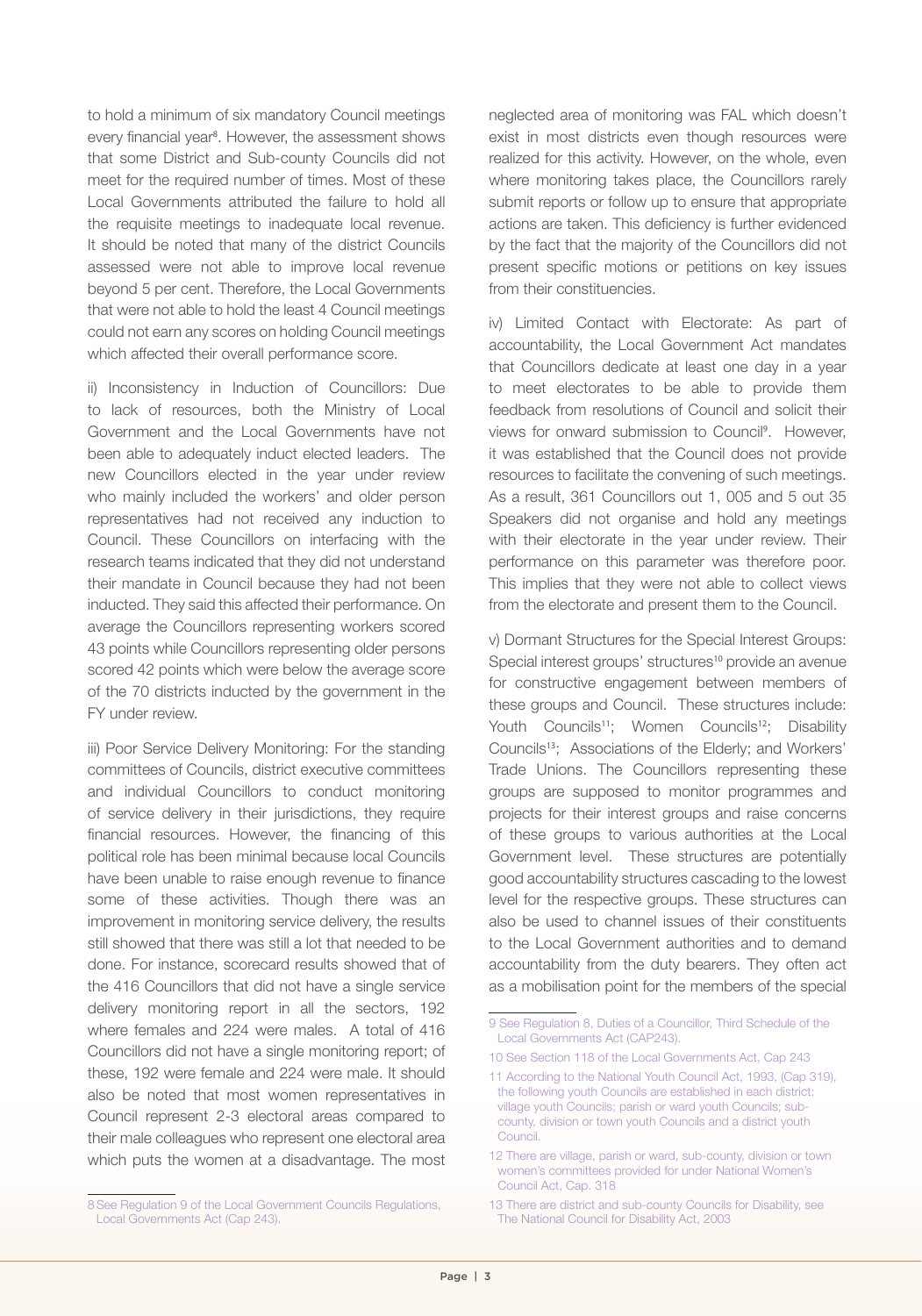interest groups. However, the structures for special interest groups mentioned above were found to be so dormant in many of the districts because they lacked resources. There was very limited interface between these structures and the district Councils particularly on the concerns of their groups because the representatives of these structures in Council had no resources to organise their meetings. These rather dormant structures affected the performance of the special interest group representatives especially in the assessment parameter of contact with the electorates.

vi) Inadequate Local Revenue Mobilisation: Local Governments are constitutionally empowered to control, regulate, and raise revenues from activities in their jurisdiction. In so doing, they are supposed to impose some taxes and rates on local economic activities to generate local revenue for their operations. The Constitution and Local Governments Act (CAP 243) also provides for sources of local revenue where LGs should benefit. However, during the assessment, some Local Governments reported that they experienced shortfalls in local revenue collection. For instance, 21 out of 35 did not have any increases in local revenue collections. This has been attributed to LGs' lack of viable sources of revenue, inadequate capacity to collect revenue, lack of local revenue tax enforcement teams, and failure to mobilise potential taxpayers to pay tax. On the other hand, potential taxpayers were also reported to be resisting payment of local taxes such as property tax. It should be noted that the business of Council is financed by 20 per cent of local revenue. This implies that if revenue collections are low, then, Councils will have very limited resources available to finance activities of Council. With such resource constraints, Councils were found unable to conduct all meetings of standing committees, capacity building of Councils and political monitoring.

vii) Delayed response to citizen concerns: During the year under review, there were 424 petitions and 22 letters submitted to at least 27 district councils. It was noted that most of these petitions and letters had been submitted to the Office of the Clerk to Council or Speaker, but in most cases, these were not processed or followed up by the relevant committees and offices at the district level. In most districts, there was no evidence in the Minutes of Council or committees that these petitions and letters had been put on the order paper, discussed, or even referred to relevant committees. Most of Councils that had not provided a response to the citizens or undertaken any action

to address the issues, reported that they had no resources to investigate the issues raised. They could not hold extra Councils given that they already had a lot of Council business to handle in the year under review.

#### Recommendations

- There is a need to finance Local Governments as mandated by the Constitution. Article 176(2) (d) of the Constitution provides that: "There shall be established for each Local Government unit, a sound financial base with reliable sources of revenue". Article 191 provides for LGs to levy and appropriate taxes, while Article 193 provides for three types of grants to Local Governments to run decentralized services i.e. unconditional grants, conditional grants, and equalization grants (GOU, 1995). It should be noted that: Financing Local Governments by the Central Government remains insufficient; Local revenue in districts remains meagre (about 3-5 per cent of the total Local Government budgets) and has been so for nearly 15 years and Local Governments remain constrained and unable to provide adequate services to the population as expected in volume and quality (GOU, 2019).
- The laws should be amended to ring-fence a percentage of the national budget to local government financing;
- In the wake of inadequate local revenue in many local governments, Regulation 4 of the first schedule which limits council expenditure on emoluments and allowances of councillors should be amended and increased.
- There is a need to further support LGs in planning and budgeting, local revenue assessment, mobilisation and collection. There should be incentives in place for LGs to collect more local revenue.
- The MoLG should hold strategic meetings with the MoFPED and other MDAs holding funds for Local Governments' devolved functions and responsibilities
- There is a need to revive the intergovernmental revenue sharing system, which would incentivize Local Governments to collect local revenue as well as foster cooperation among different levels.
- There is a need to conduct Research: The Local Government Sector should play a greater role in spearheading and championing policy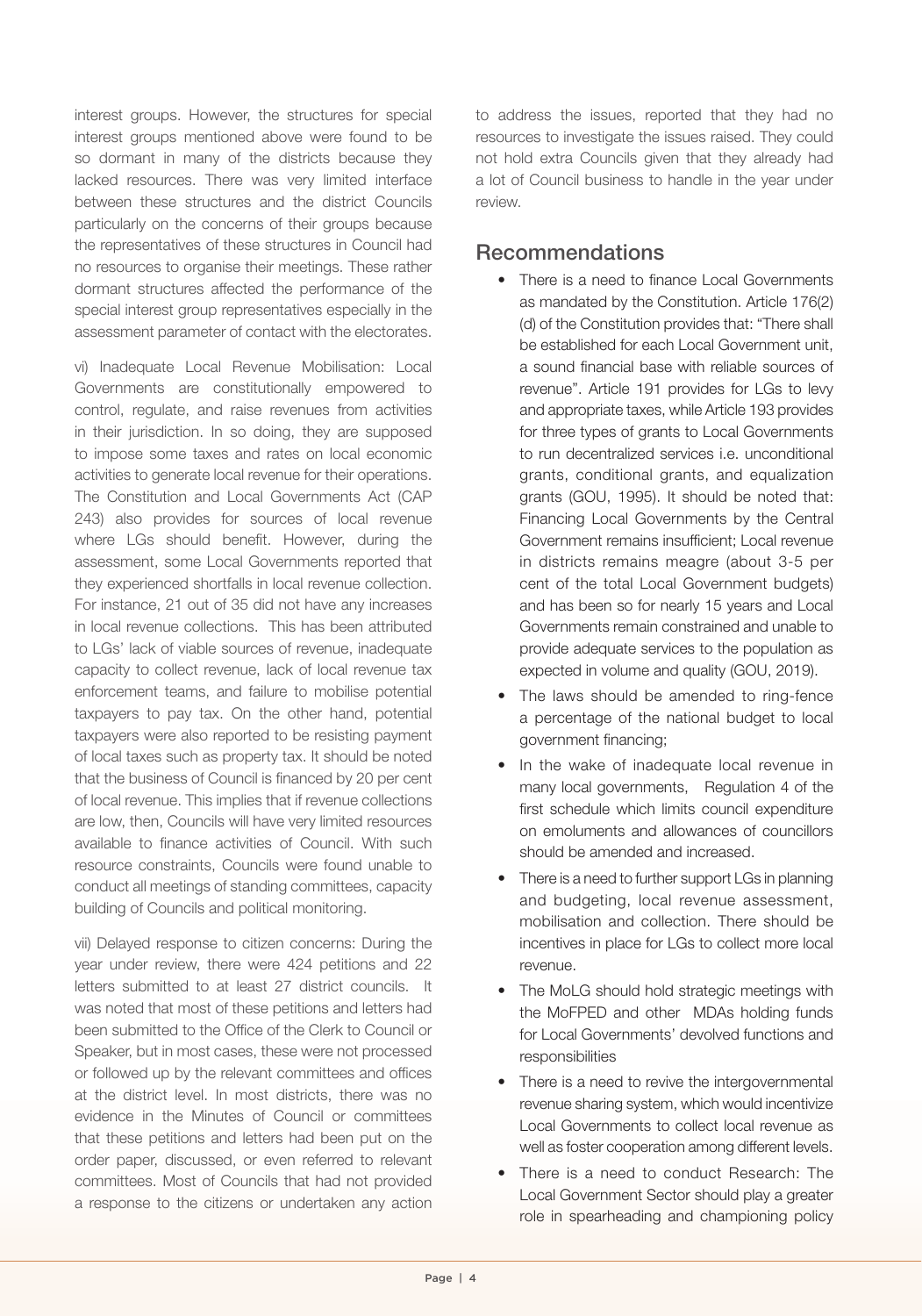reforms that impact on the functioning of local governance through conducting targeted research focusing on the following:

i) Reforms needed to look into the deficits in local governance performance in relation to other government MDAs;

ii) The areas where PFMA re-centralises powers of Local Governments, duplicates functions and creates confusion within accountability relationships among Local Government institutions.

iii) The Local Government sector should spearhead scoping studies to inform local governance reforms, facilitate stakeholder consultations, draft pieces of legislation, evaluate and document the impact of policies and laws on the functioning of Local Governments;

- The Local Government sector urgently needs to follow-up with the MoFPED on the implementation of the Uganda Public Finance Management Reform Strategy, the Fiscal Decentralisation Strategy and the Inter-governmental Fiscal Transfer Reforms.
- The Ministry of Local Government (MoLG) together with Ministry of Finance, Planning and Economic Development (MOFPED) should institute a review of the Public Finance Management Act (PFMA) and other Local Government public financial management legislation and regulations.

## 2. Inadequate Capacities of Local Governments

Local Governments are handicapped by shortages of staff, largely attributed to internal delays in recruitment, limitations in the wage bill and inability to attract and retain highly qualified personnel. Current staffing levels across Local Governments stand at 56 per cent and 57 per cent for Districts and Municipal Councils respectively; and 49 per cent for key strategic positions<sup>14</sup>. Also, 80 per cent of the filled positions are administrative and support staff, leaving a vast majority of core technical positions vacant. Optimum delivery of services and catalysing Local Governments as agents of local development and transformation cannot be ensured with such skills gaps and shortages of human resources. The magnitude of the staffing shortfall becomes even greater when considered in light of the current expansion of Local Government Units (GOU, 2019).

#### Recommendations

- There is need for the Ministry of Local Government to ensure that the Local Governments utilize their wage bill funds
- There is need for the Ministry of Local Government to engage the Ministry of Public Service and the MoFPED to adjust staff ceilings and wage bill respectively especially for the districts that lack critical and strategic staff.

## 3. The Functionality of Local Government Structures

The Ministry of Local Government and Stakeholders ought to focus on strengthening accountability and oversight at the Local Government level for improved service. This can be achieved through several interventions including continuous training and mentorship of Local Government leaders and structures of local Councils on their roles and responsibilities; deepening public participation and oversight within Local Governments by improving leadership and accountability for results; strengthening the standards, reward and sanctions systems for public officials, challenging the norms, attitudes and behaviour that fuel poor performance; enhancing key systems, standards and accountability institutions at the national and sub-national level and strengthening accountability processes within Local Governments.

## Recommendations

- There is need to empowering existing local structures within the Local Government set up to be drivers for accountability at the local level. This would facilitate regular service delivery-related engagements between Local Governments, the various committees (Youth Councils, Women Councils, Associations for Older persons, Parish Development Committees, SMCs, WUMCs and HUMCs) and administrative units to spur development and promote accountability.
- The Ministry of Local Government should prioritise strengthening the role of the District Council in

<sup>14</sup> The Key Strategic Positions in LGs are: Accounting Officer; 13 Heads of Departments; Sub County Chiefs and Parish Chiefs.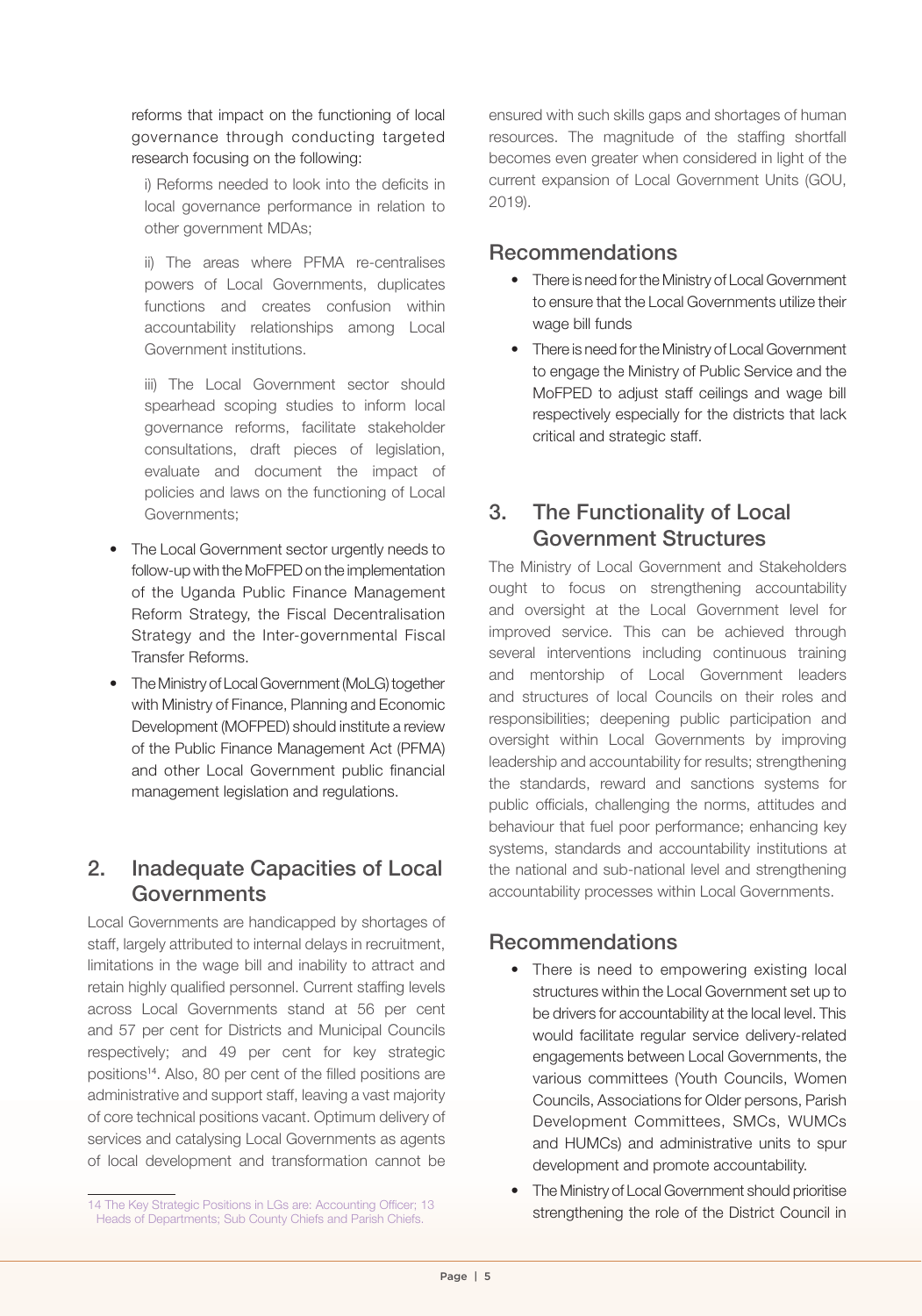Public Financial Management by clarifying the role of LGPACs in audit and reporting. It is not uncommon to find that the district budget approved by Council is at variance with that which is reported during periodic reporting to the MoFPED by the technical arm of the district.

- There is need to monitoring Compliance. The ministry of Local Government needs to develop a mechanism for monitoring compliance with guidelines including budgeting, rules of procedure among others and provide support services to assist Local Governments that are not meeting the minimum standards. Absence of such a mechanism makes it possible to flaunt procedures with impunity.
- The Ministry of Local Government and Stakeholders ought to focus on strengthening accountability and oversight at the Local Government level for improved service. This can be achieved through:

i) Continuous training and mentorship of Local Government leaders and structures of local Councils on their roles and responsibilities;

ii) Deepening public participation and oversight within Local Governments by improving leadership and accountability for results;

iii) Strengthening the standards, reward and sanctions systems for public officials;

iv) Challenging the norms, attitudes and behaviours that fuel poor performance;

v) Enhancing key systems, standards and accountability institutions at the national and sub-national level; and

vi) Strengthening accountability processes within Local Governments.

• There is a need for a mechanism for monitoring and reporting on the implementation of LG audit recommendations nation-wide. The lack of clarity about the extent to which the recommendations are implemented weakens accountability.

#### 4. Limited Citizen Participation and Engagement.

Various scorecard reports have established that there is limited citizen participation and engagement in the public sphere to influence decision-making. The studies have revealed that there is limited consultation

of citizens during the planning and budgeting processes conducted at the local government level. Most of the budget issues are picked from reports provided by parish development committees or subcounties. The districts report that they lack resources to conduct extensive consultations. Besides, there is limited downward accountability where the duty bearers provide information on planned services and available resources for each locality and picking issues from the citizens. The results show that before ACODE implemented the Civic Engagement Meetings (CEMs) and educated citizens on how to constructively engage local leaders and local government structures, through use of strategies like letters, petitions, community meetings, and radio call-ins among others, the local governments were receiving minimal or no service delivery concerns from the communities. However, after this process, the 35 local governments covered by the LGCSCI received 447 demands from citizens in FY 2018/19 where 425 (95 per cent) were petitions while 22 (5 per cent) were letters about service delivery issues.

#### Recommendations

- There is need to strengthening frameworks for citizen participation by rationalizing approaches and costs involved and leveraging advancements in information communications technology.
- Local Governments need to be given clear guidelines on citizen participation in planning and budgeting. Currently, the convening of citizen participation events is at the discretion of the Local Governments with little latitude to influence policy decisions at that level. It is also important that citizen participation is accompanied by civic education of citizens.
- There is a need for deliberate effort from the Ministry of Local Government to support citizen engagement to demand better services, through increasing citizen's voice, and engagement with the government to improve quality of service delivery.
- There is a need for guidance for LGs to respond to citizen demands (letters and petitions)by Councils or committees of council.

## 5. Conflicts in Local Governments

Many District Councils are entangled in conflicts between technical and the political arms of the district on one hand and between DEC, Council, Chairpersons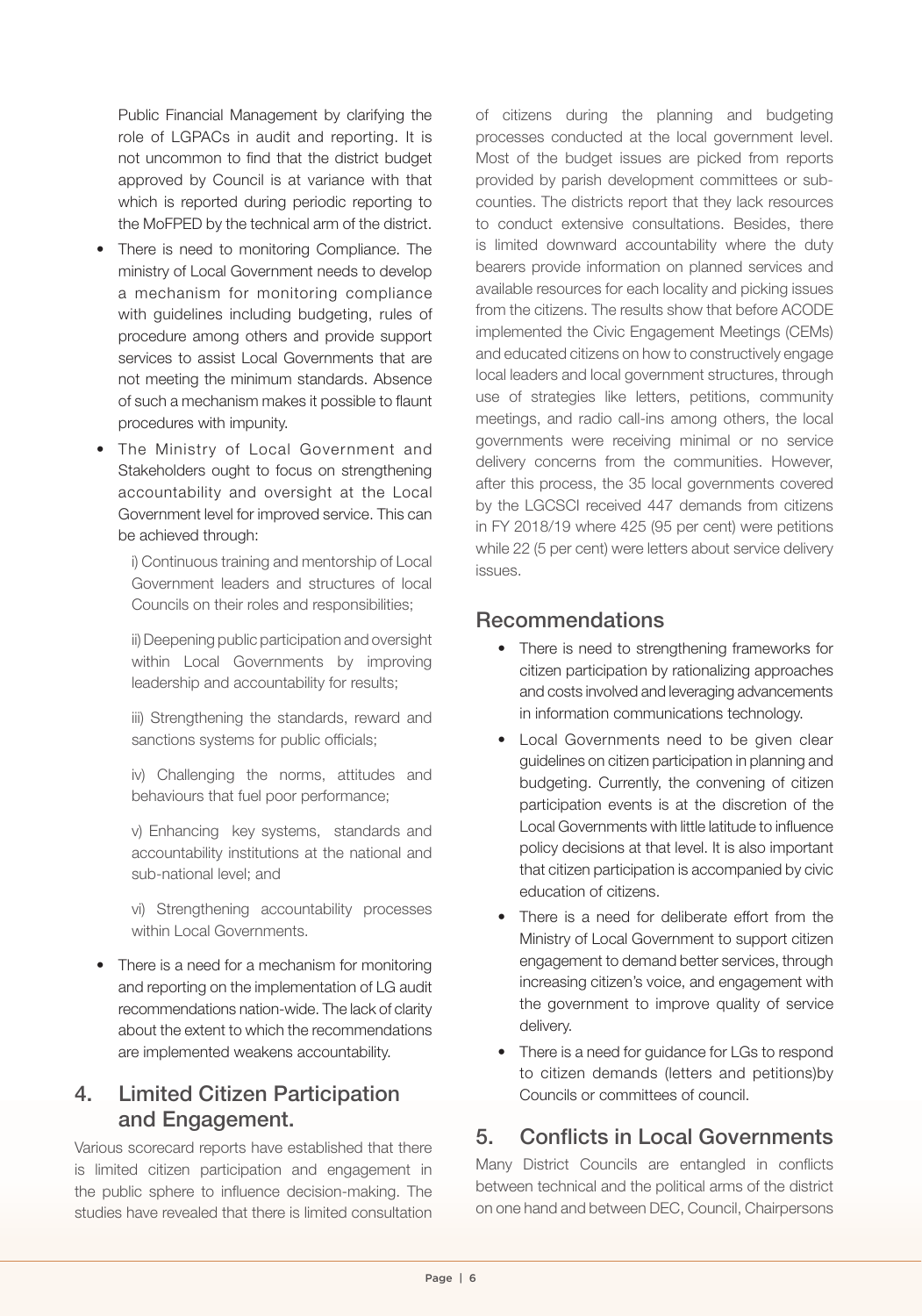and Speakers. It was established that 4 out of the 35 Councils assessed had conflicts in their districts. These conflicts were noted in Tororo<sup>15</sup>, Nwoya<sup>16</sup>, Agago<sup>17</sup>, Kisoro and Masindi18. There were also other districts like Moyo that were riddled with boundary conflicts. There were also conflicts over land ownership and ethnicity that preoccupied the Council's time. As a result of these conflicts, Council proceedings during the financial year under assessment left a lot to be desired. Political disagreements between members of Councils had also negatively affected their performance, and the Council order papers were oftentimes not followed but rather amended to suit political aims of influential individual Councillors. Such conflicts consumed a bigger part of the Council's business and slowed progress in the districts, especially in terms of service delivery. The findings show that conflicts greatly impact on the performance of Councils and ultimately service delivery. There is a need for deliberate conflict resolution arrangements to minimize the adverse impact of skirmishes on the functioning of the district bodies.

#### Recommendation

• There is a need for deliberate conflict resolution arrangements to minimize the adverse impact of skirmishes on the functioning of the district bodies.

#### 6. Duties of the Chairperson

Section 13 provides that the Chairperson is the political head of the District and details the functions of that office. In particular, Section 13(5) requires the Chairperson to make a report to the council on the state of affairs of the District at least once a year. It has emerged that in some councils, aside from that statutory address of council under section 13(5), some of the Speakers council deny district chairpersons opportunity to address the council even when there are urgent and important issues to address. It also emerged during the scorecard assessments conducted by ACODE that many absentee Chairpersons have delegated this duty to their Vice-Chairpersons.

#### Recommendations

- It is important to incorporate a provision to the effect that the Chairperson may from time to time depending on the matters and their urgency be given room to address the council.
- Section 13 should be amended to include duties of District Chairperson that cannot be delegated just like functions and powers of a local government council not to be delegated in the Fourth Schedule. The state of the district address should be among such functions that should be delegatable.

## 7. Lack of a Law that Compels Councillors to Attend Meetings at LLGs

District Councillors provide a critical link between the District Councils and Sub-county or Municipal or Division Councils. The Councillors at the district are expected to attend Council meetings at the LLGs and give official communication on the programmes and projects of the district and be able to take feedback to their district councils. This is part of the accountability relationships between LLGs and District Councils. The scorecard assessment established that 10 out of 35 speakers, 509 out of 1005 Councillors did not attend Council meetings at the LLGs which constrains accountability relationships between higher LGs and lower local LGs. Interaction with Councillors revealed that district Councillors did not attend these Council meetings at LLGs because they were not invited by the leaders at LLGs to these meetings and that district Council or committee meeting schedules clashed with those at LLGs. There is no legal requirement that compels district Councillors to attend LLG Councils which undermines downward accountability. It has also been noted that there is no provision within the law to compels district Councillors to attend Councils at the LLG level. The law considers them as ex-officio members and leaves their participation of Councils at these LLGs to their discretion. This has led to irregular attendance of Lower Local Government (LLG) Council Sittings by District Councillors.

#### Recommendation

• There is a need to amend Section 23 of the Local Government Act to make it mandatory for the Local Government Leaders at the District (Higher Local Government) level to attend council

<sup>15</sup> Conflict between the Japhadola and Itesots emerged after the death of the district chairperson in January 2017

<sup>16</sup> Conflict between the Chairperson LCV and the District Speaker

<sup>17</sup>Conflict between the technical team and the political wing that pitted the District Chairman against the DCAO and the CAO that resulted into a District the district chairperson closing the office of a CAO following a Council resolution.

<sup>18</sup> Conflict between the Council and Technical Team (CAO)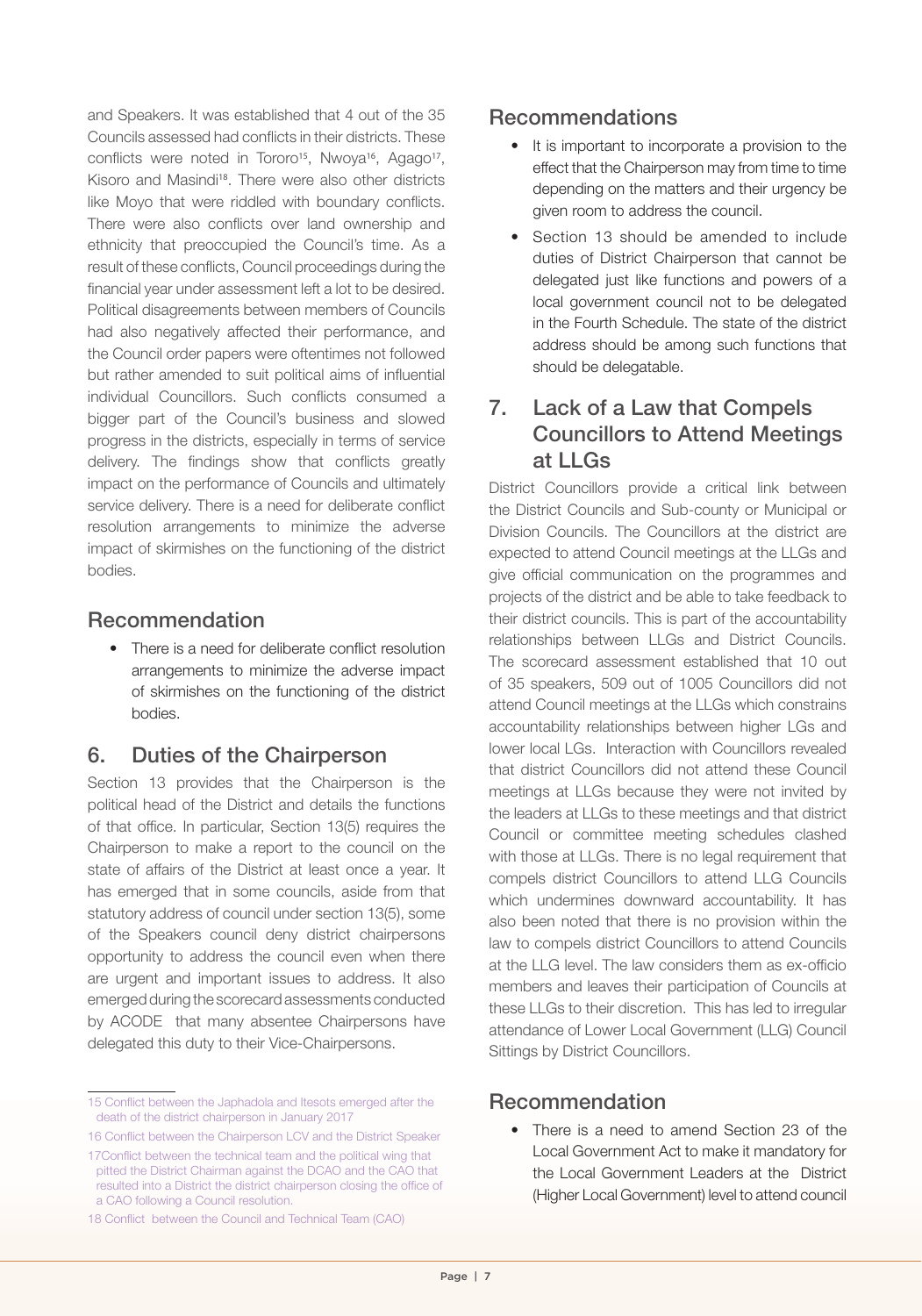meetings at the at lower local government level (Municipal, sub-county or division level).

## 8. Lack of Substantive Clerks to Councils

Section 62 of the Local Governments Act requires that the Chief Administrative Officer assigns a senior public officer at the rank of or above Senior Assistant Secretary<sup>19</sup> to the responsibility of Clerk to Council. But such officers have other demanding responsibilities to superintend over their primary deployments at the sub-county level. They are also required to attend all standing committees meetings at the district and record minutes, participate in monitoring activities with standing committees and write monitoring reports, attend all Council meetings at the district and record minutes and also attend Council at the sub-county. In some districts, the Clerks to Council further reported that they seldom had assistant clerks to Councils to share this workload with thus ended up working inefficiently. It was also observed that the Clerks to Councils were always redeployed as and when the need arose without due regard to whether they had completed their assignments or not. This had severely affected the performance of the Office the Clerk to Council and ultimately the Councils and the results were the following:

a) Delayed Production of Council and Standing Committee Minutes: Evidence from the assessment revealed that out of 35 districts assessed 32 did not produce minutes of Council and minutes for standing committees of Council on time. This greatly hindered operations of Council business. This was reflected in the delay or outright failure by some districts to provide all sets of minutes for Council meetings. Some district Councils like Mukono, still had some of the sets of Council minutes for FY 2018/19 in raw form. This situation was worse with minutes of standing committees of Council. It was widely reported that the Clerks to the Councils in many districts had experienced many redeployments, sometimes without first completing assignments at hand.

b) Poor Documentation of Council Proceedings: Many of the Council minutes examined contained many inconsistencies in various aspects. Given that Council minutes were official documents of Council, essential for accountability, how they are captured is guided by the standard rules of procedures of

Council20. In some cases, Council minutes did not capture the full detail of the proceedings and others were either not comprehensive enough or were difficult to follow. In particular, it was also noted that, with few exceptions, the minutes revealed no intensive deliberations on specific service delivery issues from the constituencies.

c) Inconsistencies in Writing Minutes: Further, evidence from the Council minutes examined showed that there were inconsistencies in writing of Council minutes across the districts. There was no standard format that Clerks to Councils could use in writing minutes of Council. While it may be easy in some Council minutes to know who said what, in many Council minutes, it was difficult to tell which members of Council contributed to plenary. In some districts, the record of minutes hardly attributed discussions to members. There were several cases where minutes of Council were not signed by the clerk<sup>21</sup>. The standard Rules of Procedure of Council requires that members of Council be addressed by the name of their electoral area or group or body they represent to Council. However, in many districts covered, minutes of Council did not capture such detail. This, therefore, implies that most minutes of Councils are not an accurate representation of what happens in Council meetings as required by rules 21 and 53 of the standard Rules of Procedure of Council.

d) Forgery of Council Documents: A review of different Council documents revealed that 4 out of 35 districts assessed had forged some council documents. For instance, it was observed that some districts presented the same set of minutes with different dates. In other instances, Councillors claimed that even when they debated contentious issues, their names and debates were not captured in minutes of council especially if they were at loggerheads with the Speaker, Chairperson, and Clerk to Council. Some Councils had names of members who had not attended the Council meetings or had not been in Council in a long time. In some districts where new districts were created, Council minutes had names of members who had since moved to new districts.

<sup>20</sup> See Rule 53, Standard Rules of Procedure for Local Councils in Uganda, July 2014

<sup>21</sup> See Rule 107.

<sup>19</sup> See Section 62 of the Local Governments Act (CAP243)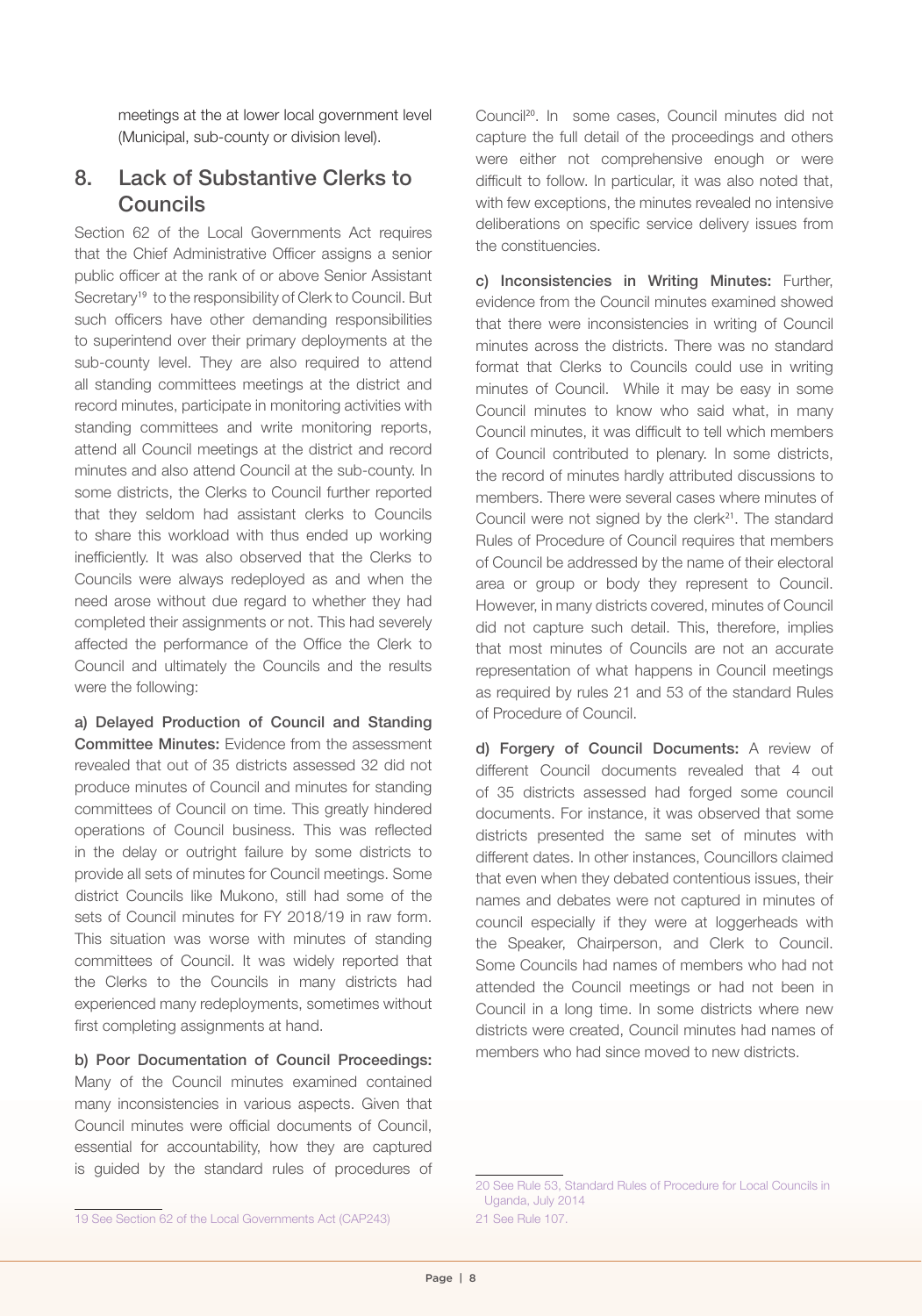#### Recommendation

- There is a need to amend section 62 of the Local Governments Act to ensure that a Clerk to the council is not an assigned responsibility.
- The structure of the Local Governments also needs to be reviewed to ensure that it provides for a clerk to council with a clear career path allowing upward movement of such officers.

#### 9. Recentralization of Functions of LGs by the PFMA

The Public Finance Management Act (PFMA), 2015, in some respects curtails the powers of the Local Governments enshrined in the Fourth Schedule of the Local Governments Act. The PFMA conflicts with the spirit of Chapter 11 of the Constitution of the Republic of Uganda. The Act: our considered view that that the PFMA has:

- Consolidated various powers of LGs in Section 22 on virements, 26(8), Warrants; and LG bank account management, Sec 33(3), the authority to raise loans, sec.36; yet these powers infringe on the functions and powers of a local government council not to be delegated (LGA, Fourth Schedule) and touched the very foundational principles of the decentralisation envisaged in Chapter 11 of the constitution.
- Took away powers of LGs to approve virements, supplementary budgets and re-allocations and vested this power to the Minister of finance. This, therefore, undermines the budgeting and planning powers bestowed on LGs by article 176 of the Constitution of Uganda;
- This also means that approvals by Councils and DECs are inconsequential given that the minister can reject what these structures have approved.
- Superseded the LGA in terms of financial matters. It is argued that since over 95 per cent of income in LGs is transfers from the centre, and accounting officers were also appointed by the centre, it was appropriate to have controls of all revenues appropriated by parliament. However, given that there is a shift where LGs are supposed to run as business entities under LED, there is a need for flexibility in Planning, Budgeting and managing resources generated locally.

#### Recommendations

- Harmonize the Local Governments Act, the Public Finance Management Act and the Local Governments (Financial and Accounting) Regulations, 2007.
- There is need for further research about the how the PFMA has affected the functioning of local governments to inform the review and amendment of the PFMA to confer the planning, budgeting, expenditure and service delivery powers of local governments.

#### 10. Financial Relationship between Urban Councils and the **District.**

It has been noted that Urban Councils especially Municipalities behave as if they are entirely autonomous from the District Local Governments in contravention of Section. There has been a misinterpretation of Section 79 of the LGA to mean that Municipalities are entirely autonomous.

Also, Municipalities do not expect the District Chairperson to supervise what happens in their jurisdiction, yet, Article 183 (3) (c) of the constitution states that the district chairperson shall "coordinate the activities of urban councils and councils of the lower local administrative units in the district".

The ACODE Local Government scorecard assessments have established that the District Councils complain of Municipal Councils (MCs) sending Councillors to the District Councils, yet they do not remit any resources to the District. That these councillors from such urban councils receive allowances from the District Councils yet their constituencies don't contribute to the district councils' local revenue.

Further, given that the MCs are semi-autonomous in terms of planning and budgeting, the district councils do not implement any activities in the MCs. As a result, the elected councillors who represent MCs to the district councils are viewed to have no value on both district and MCs.

#### Recommendations

• There is a need to review intergovernmental relations to ensure proper coordination, cooperation and minimization of conflict. The key relationships that require scrutiny include the relationships between the central government